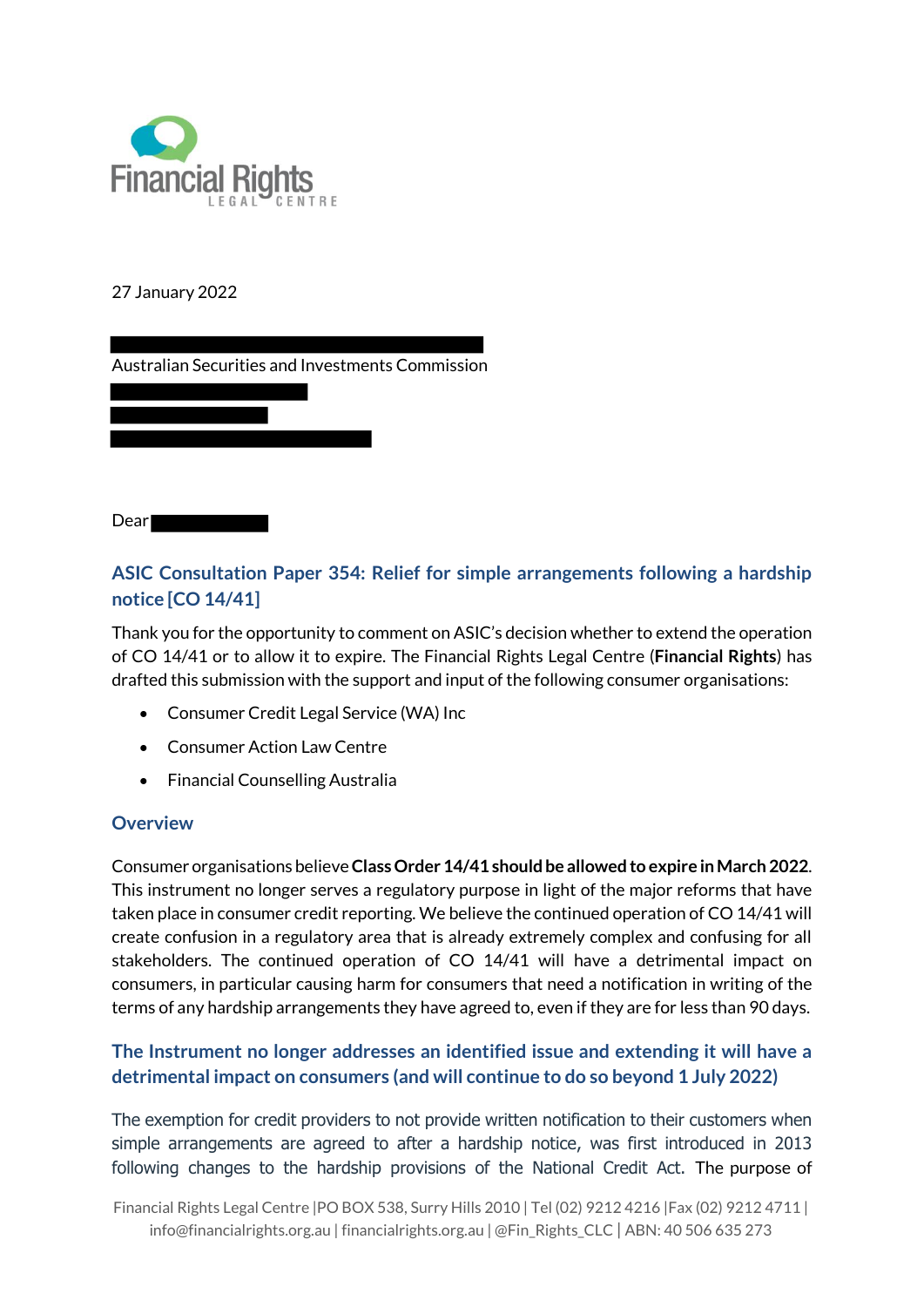granting relief for simple arrangements was to encourage credit providers to be flexible and nimble about supporting customers in hardship. The legal requirements for credit providers to consider a customer's hardship notice were relatively new and not yet embedded as normal or best practice.

At the time, however, consumer organisations argued against the provision of the relief. Our view was then, and remains, that all variations should be confirmed in writing. This means there is no later misunderstanding about the arrangement and ensures there is a clear record.

Since then, the regulatory landscape has continued to evolve. When the exemption was first introduced (and later extended) there was less of a downside for consumers in accepting a simple arrangement or short term deferral on loan payments, since information about hardship arrangements was private and not recorded on credit reports or shared with other lenders.

Nearly ten years later lending practices and the regulatory landscape have changed significantly. First, short term hardship arrangements for customers in financial difficulty are common and well embedded in Australian consumer credit practices. Credit providers should no longer need to be given special encouragement to be flexible with customers in financial difficulty. Offering customers changed payment terms when they are struggling with financial hardship is considered best practice and is strongly supported by AFCA and both the ABA and COBA Codes of Practice.

In particular clause 177 of the ABA Code of Practice commits banks to tell customers in writing whether they will provide help in relation to financial difficulty and the reasons for the decision. Clause 178 provides that banks will provide the main details of any arrangements in writing. Similarly, clause 154 of the COBA Code of Practice provides that signatories will provide confirmation of financial difficulty assistance in writing. These commitments are not limited by the class order. Given the majority of consumer credit lending in Australia is governed by these codes, we submit that all lenders should commit to the same arrangements, i.e. to provide written notification when all hardship arrangements are agreed. Further, merely being required to confirm an arrangement (simple or otherwise) for the consumer in writing should not impact any creditor's decision on whether to offer hardship assistance in any way whatsoever.

Second, from 1 July 2022 the regulatory landscape for financial hardship and credit reporting will change considerably. From 1 July 2022 there **will** be a consequence for consumers that agree to a 'simple arrangement' – it will be recorded on their credit report and that information will be visible to other lenders for at least 12 months. Consumers need to be given clear notification of the terms of those arrangements, how to comply with them, what will happen when the arrangements end, and what will be recorded on their credit report. Granting relief to credit providers from providing those written notifications will have a detrimental impact on consumers.

The continued extension of the original exemptions (set out in ss 69A and 69B of the *NCCP Regulations 2010)* was to allow ASIC time to continue to consult with industry and affected stakeholders in relation to the hardship process and the interaction with credit reporting requirements. The most recent extension in 2020 was to allow Government to progress legislation to implement the mandatory comprehensive credit reporting regime and to introduce financial hardship information as a new category of information in credit reporting. These matters have now been settled, and the relief for simple arrangements should expire.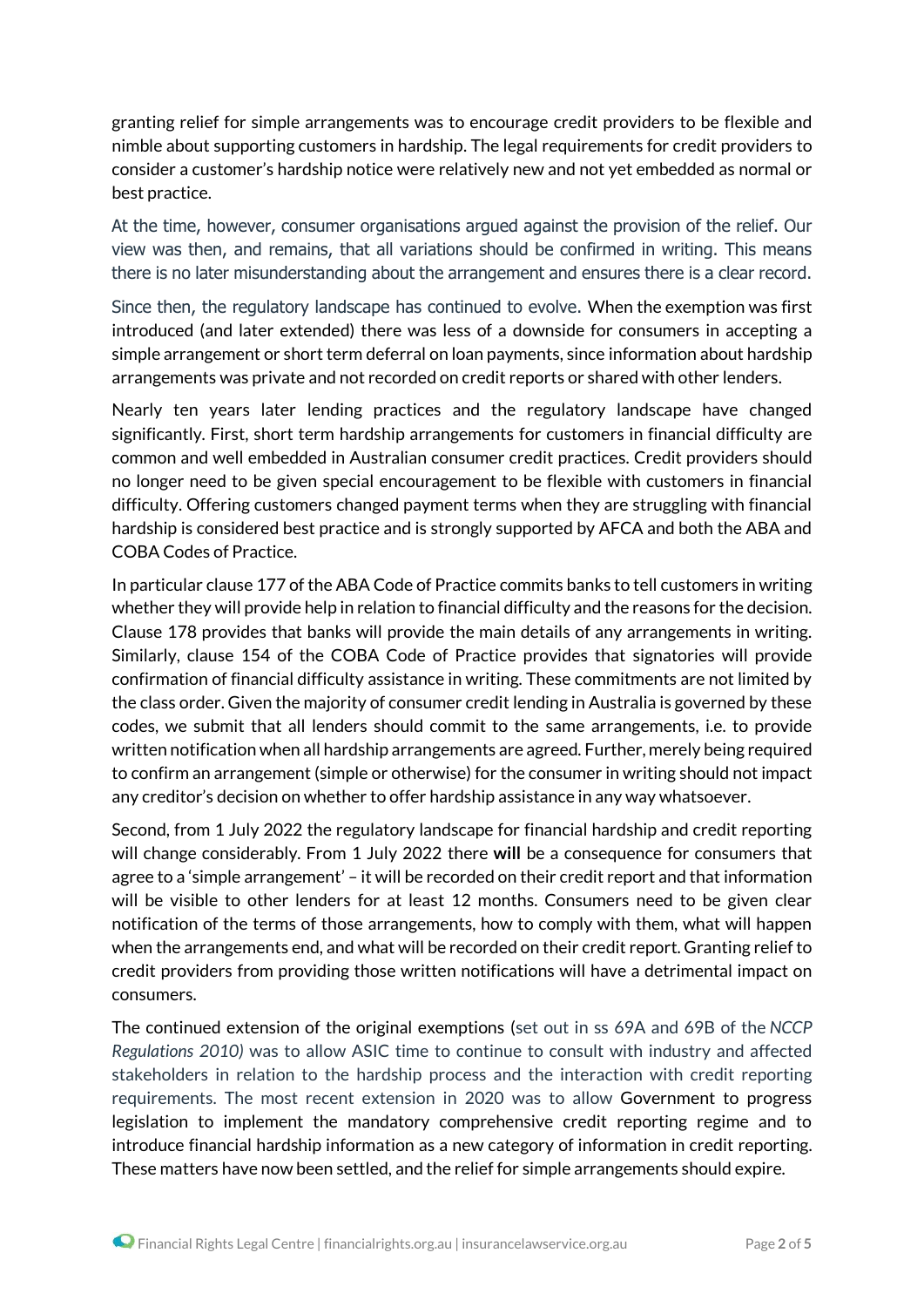# **The regulation of consumer credit reporting and financial hardship is complex and confusing and CO 14/41 adds to that complexity**

There are numerous terms used by industry, consumer groups and in formal regulation that all refer to various permutations of the same thing: 'simple arrangements'. It has become clear in the last several years as Government has started to formally regulate how financial hardship arrangements are recorded in credit reports that credit providers offer their customers a variety of informal temporary arrangements which the credit provider does not consider a formal variation of the contract. These might be called

- indulgences,
- $\bullet$  promises to pay,
- forbearances.

1

- informal agreements, or
- temporary deferrals.

None of these terms are standardised or used in a consistent way across stakeholders. It is also nearly impossible for a consumer (or even a consumer advocate) to differentiate what a credit provider might consider an 'indulgence' from a 'simple arrangement' or a short term contract variation.

Now that the mandatory comprehensive credit reporting regime is in place and the relevant provisions of the Credit Reporting Code are nearly finalised we have even more official terms added to this space:

- **Temporary financial hardship arrangement**,
- **Permanent/variation financial hardship arrangement**, and
- **Overdue payment arrangement** (which may be a temporary financial hardship arrangement or may just be a promise to pay).<sup>1</sup>

In the context of all of the competing terms for temporary informal arrangements, CO 14/41 creates unnecessary confusion by creating special rules for 'simple arrangements'. In the face of new categories of financial hardship arrangements that have been set out in detail in the new Credit Reporting Code provisions, the term 'simple arrangements' should be retired from use.

The changes to consumer credit reporting that will begin in July 2022 and how they intersect with financial hardship will be significant. Consumer lawyers and financial counsellors need to get their heads around these changes in order to properly advise clients in financial stress. This is already an area of regulation that straddles several different major pieces of legislation

<sup>&</sup>lt;sup>1</sup> See OAIC Consultation on application to vary the CR Code: https://www.oaic.gov.au/engage-withus/consultations/consultation-on-application-to-vary-the-cr-code; Note the term "permanent/variation financial hardship arrangement" is not in ARCA's September application, but we have been notified by the OAIC that the final term will most likely include the word 'permanent' based on our feedback.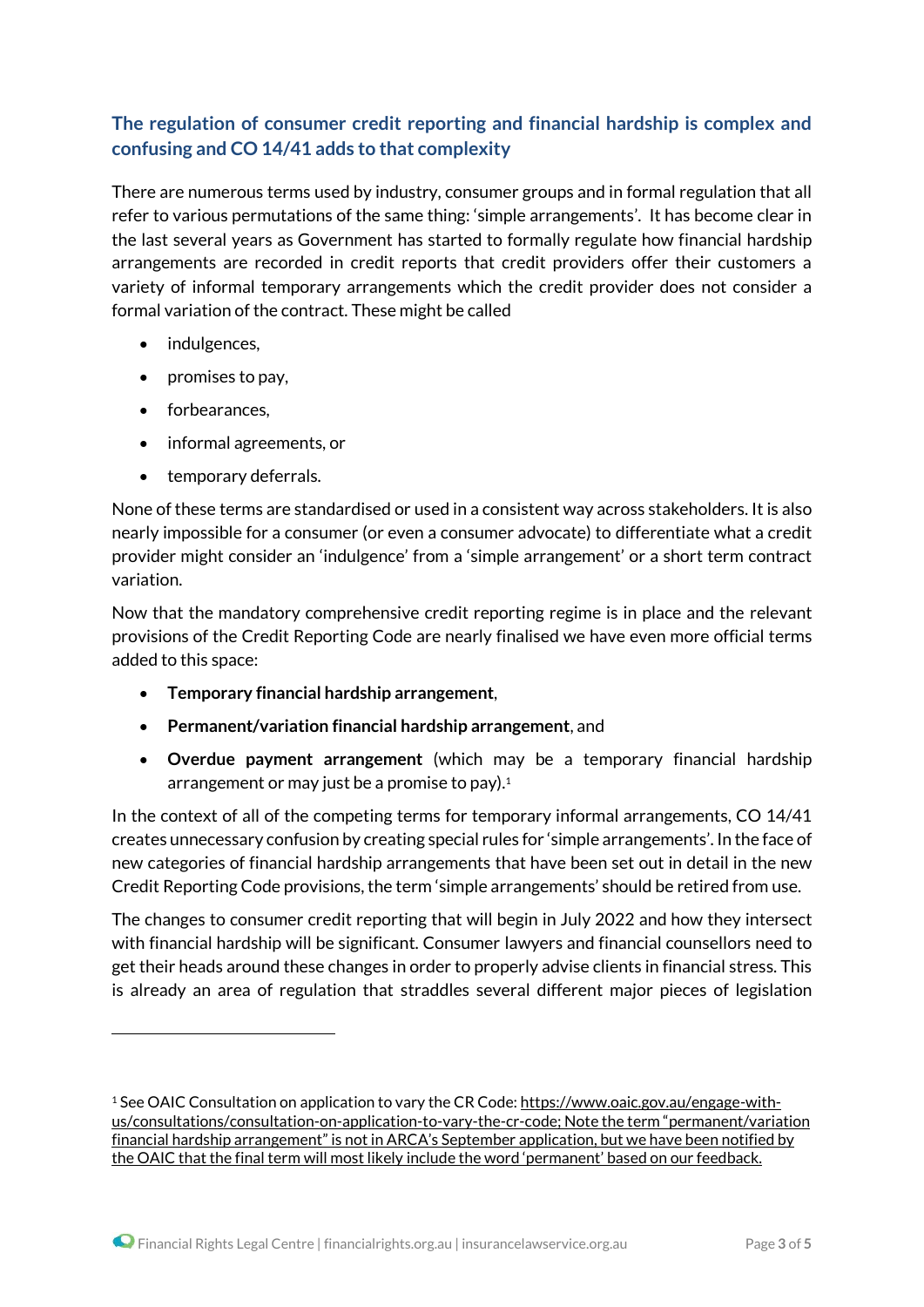(NCCP, Privacy Act, ASIC Act, Credit Reporting Code). Allowing CO 14/41 to expire will mean there is one less legislative instrument that we need to keep in mind and one less ambiguous term ('simple arrangements') that we need to worry about.

#### **New legislation was designed to resolve some of the confusion in terms**

As ASIC has pointed out in Consultation Paper 354, the Explanatory Memorandum to the *National Consumer Credit Protection Amendment (Mandatory Credit Reporting and Other Measures) Bill 2019* (2019 Bill) describes a financial hardship arrangement as follows:

Within the credit reporting system, a 'financial hardship arrangement' is any kind of agreement, arrangement or understanding that defers or reduces the obligations of a debtor for a temporary period, such as 'simple arrangements' within the meaning of ASIC Order CO 14/41, indulgences, forbearances and waivers. This broad definition is intended to recognise the diversity of arrangements that may exist between consumers and their credit providers which take into account individual circumstances. <sup>2</sup>

One of the legislative goals of this broad definition was to amalgamate and simplify all of the confusing and competing terms for informal temporary arrangements. Indulgences, forbearances, deferrals and simple arrangements are all either financial hardship arrangements (temporary or permanent) or an overdue payment arrangement which is not a FHA and so not recorded on a credit report (simply a promise to pay). Now that new terms have been consulted on extensively and defined through the Credit Reporting Code, regulators should strive to only use those terms. The term 'simple arrangement' is no longer serving a regulatory purpose.

# **New notification requirements in CR Code will eclipse the simple arrangements relief in most cases**

The new financial hardship provisions in the Credit Reporting Code include notification requirements for all arrangements agreed to with a consumer, even those that are less than 90 days. The Credit Reporting Code is a legislative instrument so compliance is mandatory for all credit providers participating in comprehensive credit reporting, and over 95% of consumer credit accounts are included in the comprehensive credit reporting regime. <sup>3</sup>

Once the relevant Credit Reporting Code changes are approved by the OAIC, from 1 July 2022, if a credit provider agrees to a financial hardship arrangement with a customer, the credit provider must take reasonable steps to provide the individual with information that describes repayment history information and, if relevant, the financial hardship information that may be disclosed to a CRB as a result of the arrangement.

1

<sup>2</sup> See the Explanatory Memorandum to the 2019 Bill, paragraph 2.28

<sup>3</sup> https://www.creditsmart.org.au/comprehensive-credit-reporting/credit-providers-that-currentlyparticipate-in-ccr/